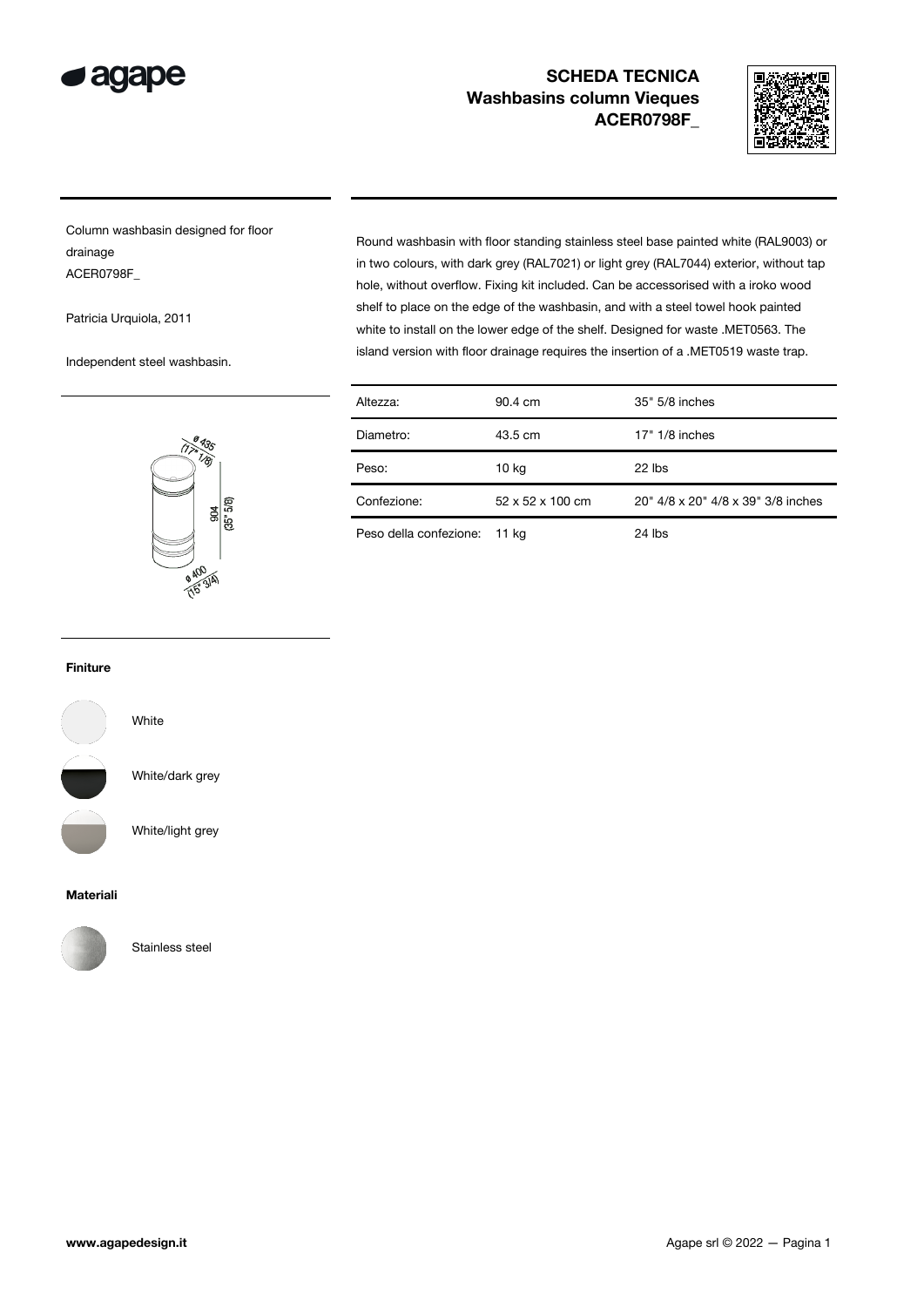

**SCHEDA TECNICA** Washbasins column Vieques ACER0798F



 $20(3/4^{n})$ 

904 (35"5/8)

### **Main dimensions**

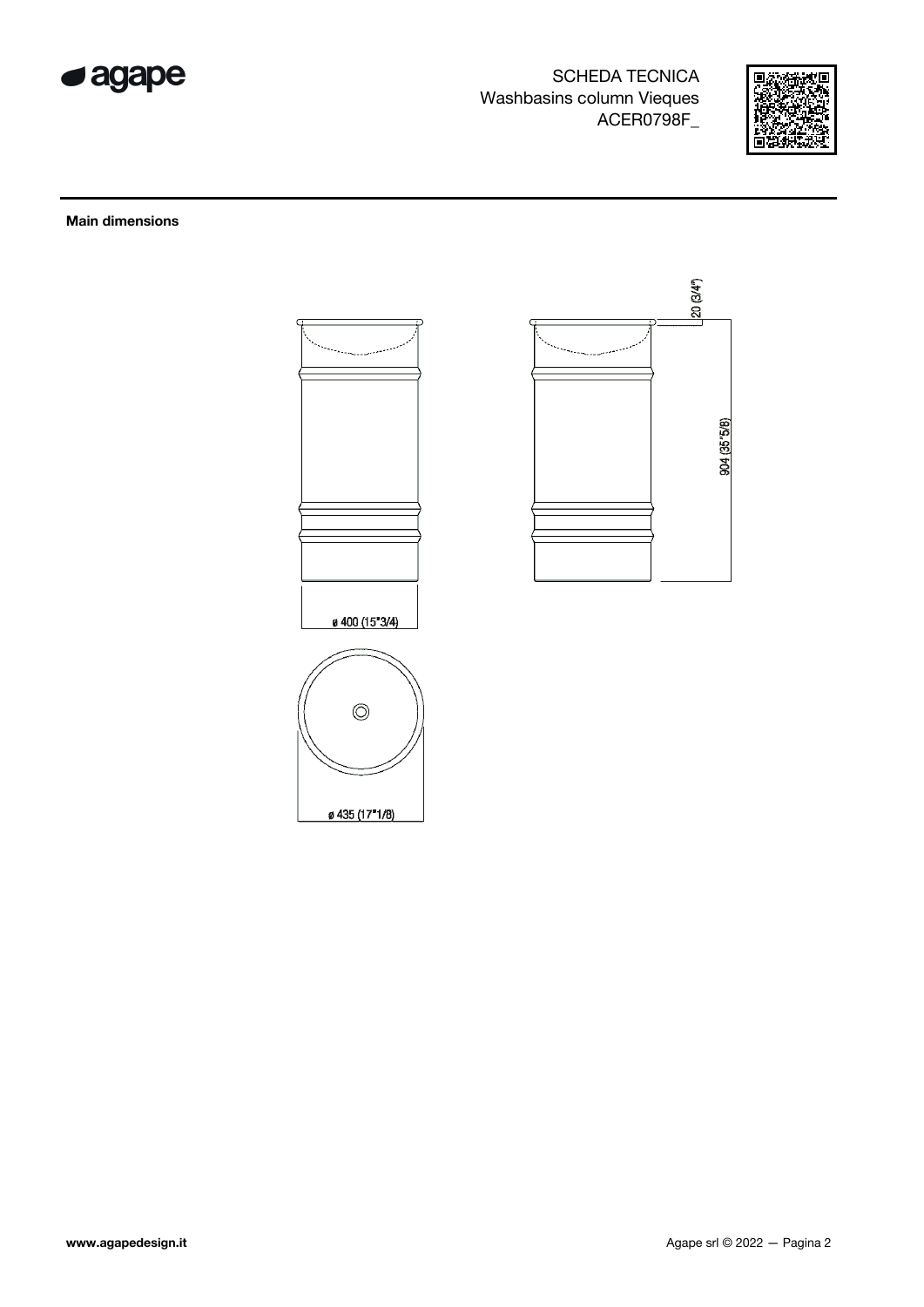

# SCHEDA TECNICA Washbasins column Vieques ACER0798F\_



Installation notes





|               |                  | A           |
|---------------|------------------|-------------|
| FZ2           | <b>AFEZ004</b>   | 190 (7"4/8) |
|               | ARUB146          | 225 (8"7/8) |
|               | MEMORY AMEM323   | 225 (8"7/8) |
|               | <b>ARUB1092</b>  | 225 (8"7/8) |
| <b>SEN</b>    | ASEN0962N        | 225 (8"7/8) |
| <b>SQUARE</b> | <b>ARUB1096</b>  | 190 (7"4/8) |
|               | <b>ARUB1020*</b> | 225 (8"7/8) |

"ad esaurimento / while stocks last